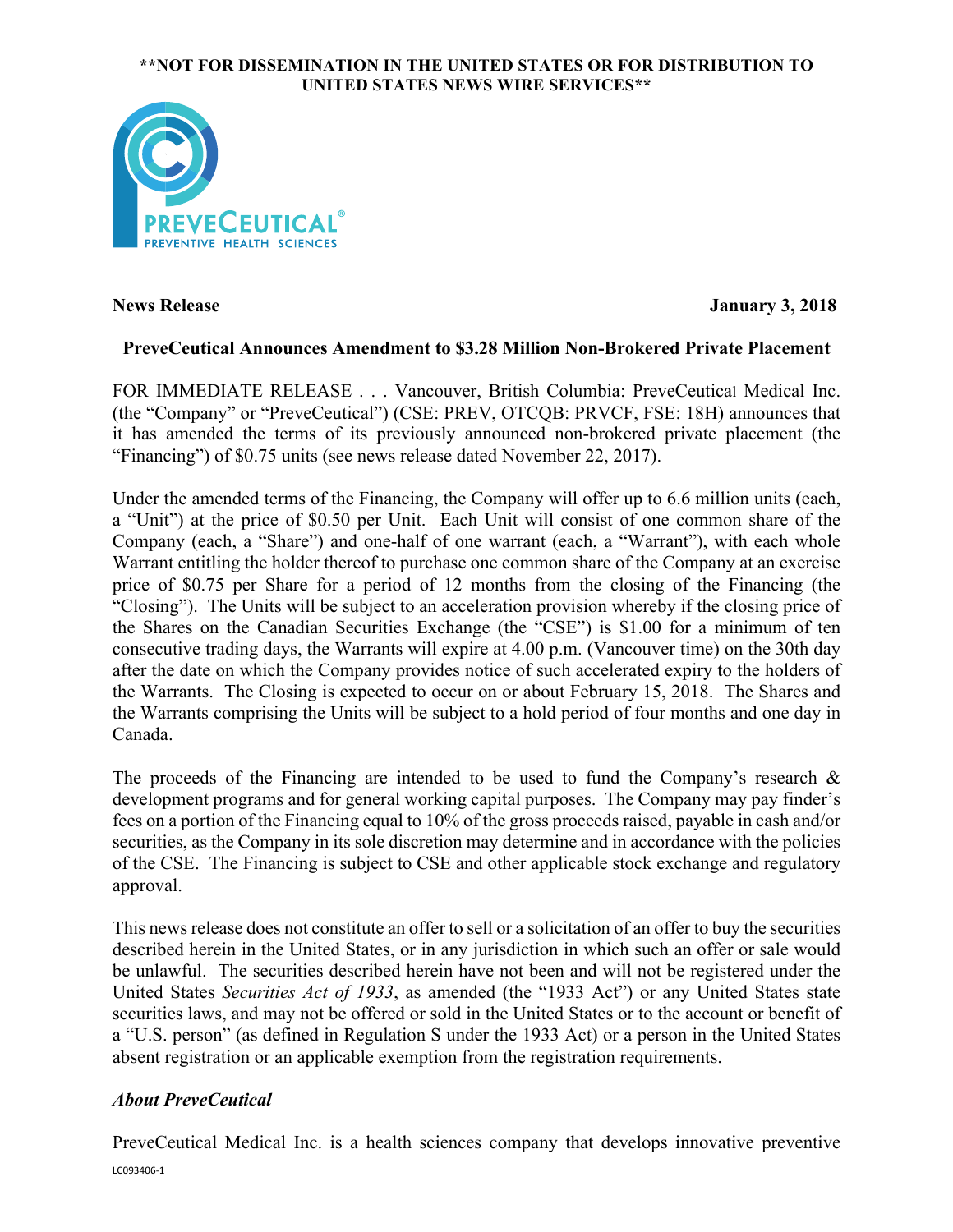therapies utilizing organic and nature identical products.

PreveCeutical aims to be a leader in preventive health sciences and currently has five research and development programs, including: dual gene therapy for curative and prevention therapies for diabetes and obesity; a Sol-gel platform for nose to brain delivery of medical compounds including cannabinoids; Nature Identical™ peptides for treatment of various ailments; non-addictive analgesic peptides as a replacement to highly addictive analgesics such as morphine, fentanyl and oxycodone; and a therapeutic product for treating athletes who suffer from concussions (mild traumatic brain injury).

PreveCeutical sells CELLB9®, an Immune System Booster. CELLB9 is an oral solution containing polarized and potentiated essential minerals extracted from a novel peptide obtained from Caribbean Blue Scorpion venom.

For more information about PreveCeutical, please visit www.PreveCeutical.com, follow us on Twitter: http://twitter.com/PreveCeuticals and Facebook: www.facebook.com/PreveCeutical.

## *On Behalf of the Board of Directors*

*"Stephen Van Deventer"* Chairman & CEO

### *For further information, please contact:*

Deanna Kress Director of Corporate Communications & Investor Relations +1-778-999-6063 deanna@PreveCeutical.com

#### *Forward-Looking Statements*

This news release contains forward-looking statements and forward-looking information (collectively, "forwardlooking statements") within the meaning of applicable Canadian and U.S. securities legislation, including the United States *Private Securities Litigation Reform Act of 1995*. All statements in this news release that are not purely historical are forward-looking statements and include any statements regarding beliefs, plans and expectations regarding the future, including, the Closing and the amount of the Financing, the use of proceeds from the Financing, and anticipated business plans and timing of future business activities of the Company. Often, but not always, forwardlooking statements can be identified by words such as "pro forma", "plans", "expects", "may", "should", "budget", "schedules", "estimates", "forecasts", "intends", "anticipates", "believes", "potential" or variations of such words including negative variations thereof and phrases that refer to certain actions, events or results that may, could, would, might or will occur or be taken or achieved. Actual results could differ from those projected in any forward-looking statements due to numerous factors including risks and uncertainties relating to investor interest in the Financing and the ability of the Company to, among other things, obtain any required governmental, regulatory or stock exchange approvals, permits, consents or authorizations required, including CSE acceptance of the Financing and any planned future activities, complete its research programs as planned, and obtain the financing required to carry out its planned future activities. Other factors such as general economic, market or business conditions or changes in laws, regulations and policies affecting the biotechnology or pharmaceutical industry, may also adversely affect the future results or performance of the Company. Although the Company believes that the statements, beliefs, plans, expectations, and intentions contained in this news release are reasonable, there can be no assurance that those statements, beliefs, plans, expectations, or intentions will prove to be accurate. Readers should consider all of the information set forth herein and should also refer to other periodic reports provided by the Company from time-to-time. These reports and the Company's Canadian continuous disclosure filings are available at www.sedar.com.